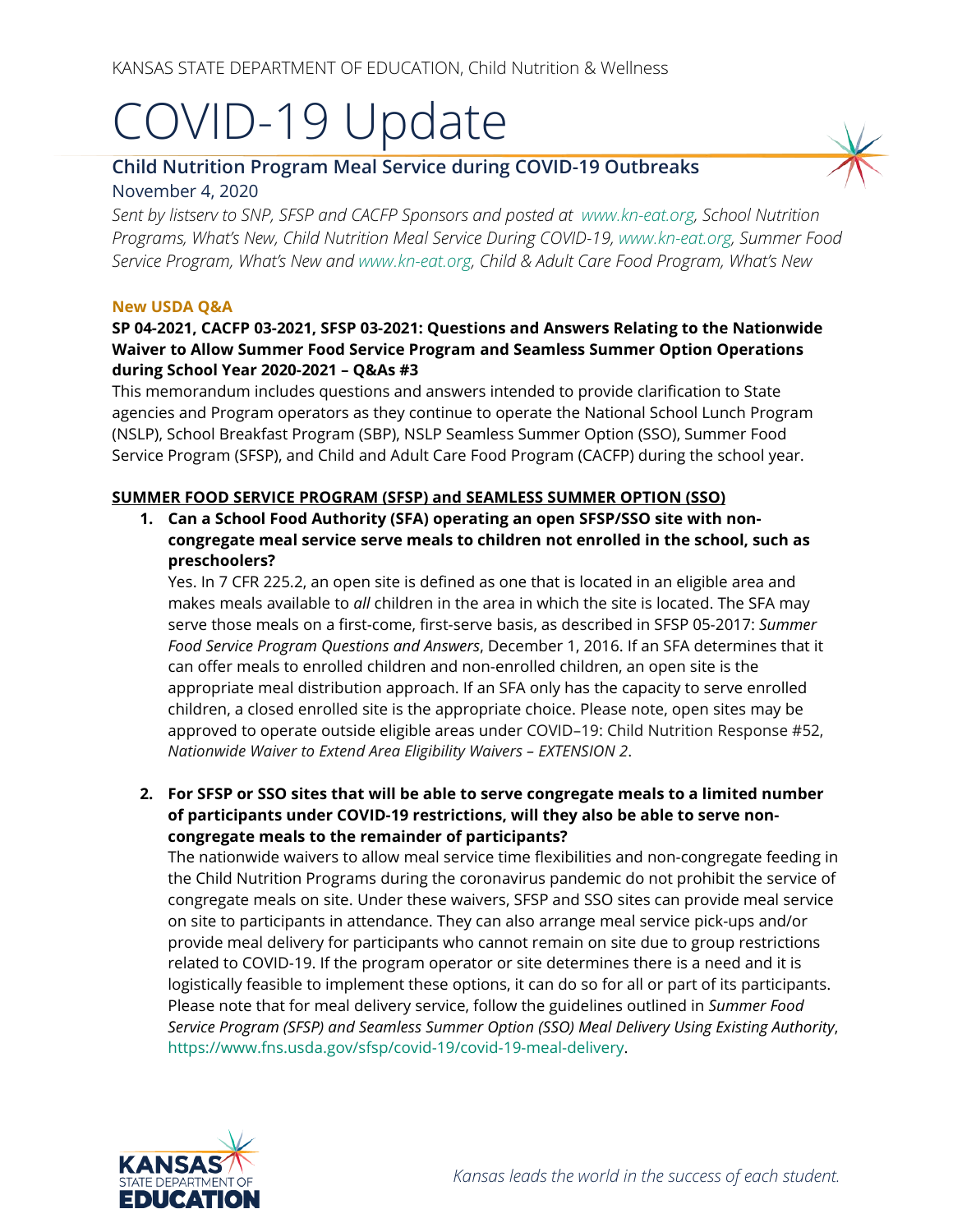### **CHILD AND ADULT CARE FOOD PROGRAM (CACFP)**

- **3. For CACFP At-risk Afterschool Programs and NSLP Afterschool Snacks, if the educational or enrichment activity is electronic and a child does not have access to the required electronic device, is the activity still considered available to all?** As Program operators begin to plan enrichment activities for participating children, FNS encourages them to consider the ability of children to access various activities. It may be appropriate to offer some activities that children could participate in without internet access or electronic devices, such as books, activity packets, or coloring sheets. Team Nutrition offers a variety of games, books, and nutrition education activities for children at: [https://www.fns.usda.gov/tn/digital-nutrition-resources-kids.](https://www.fns.usda.gov/tn/digital-nutrition-resources-kids) Although children are not required to participate in or complete an activity in order to receive an afterschool meal or snack, whatever activities are offered should include options that are accessible to all participating children.
- **4. May CACFP at-risk centers providing extended care during the day (both school hours and afterschool hours) claim reimbursement for a breakfast and/or lunch served in addition to the one meal and one snack allowed for at-risk?**

No. Centers that are only approved to operate under the CACFP at-risk component may not claim reimbursement for meals that exceed their program meal limitation of one meal and one snack per child, per day. CACFP child care centers that operate a separate daytime child care and at-risk afterschool program may be approved to claim reimbursement for up to two meals and one snack, or one meal and two snacks, per child, per day. This applies to children who attend just the daytime child care or attend both programs. For children that attend both programs, the center must ensure duplicate meals are not claimed. CACFP atrisk centers that wish to also operate a licensed child care program should contact their State agency for guidance.

- **5. Can current tier II family day care homes be moved to tier I with one month's worth of income during COVID-19 due to lower attendance or income, even if this does not reflect the yearly average? Can a tier I home's eligibility to claim their own child be redetermined during this time based on provider's income from the past month?**  Yes. A tier II family day care home's eligibility for tier I reimbursement may be re-determined with one month's worth of income, even if this does not reflect the yearly average. A tier I family day care home's ability to claim their own child may also be re-determined based on the provider's income from the past month. Please note: KSDE CNW has sent clarification questions to USDA and will share additional information during the Home Sponsor Conference Call on November 13<sup>th</sup>.
- **6. As child care centers continue to open, they may have limited schedules and hours of operation. Can centers provide a combination of congregate and non-congregate meals?**

Yes. Under the nationwide waivers, child care centers that remain open can provide congregate meal services to children in attendance and arrange for non-congregate meal service pick-up or delivery for the children who are not in attendance. For example, a center that is open only until 2 pm may serve breakfast and lunch to children in a congregate setting, and then send the children home with an afternoon snack. The center must ensure that each child receives not more than one of any type of meal each day. For example, a child may not

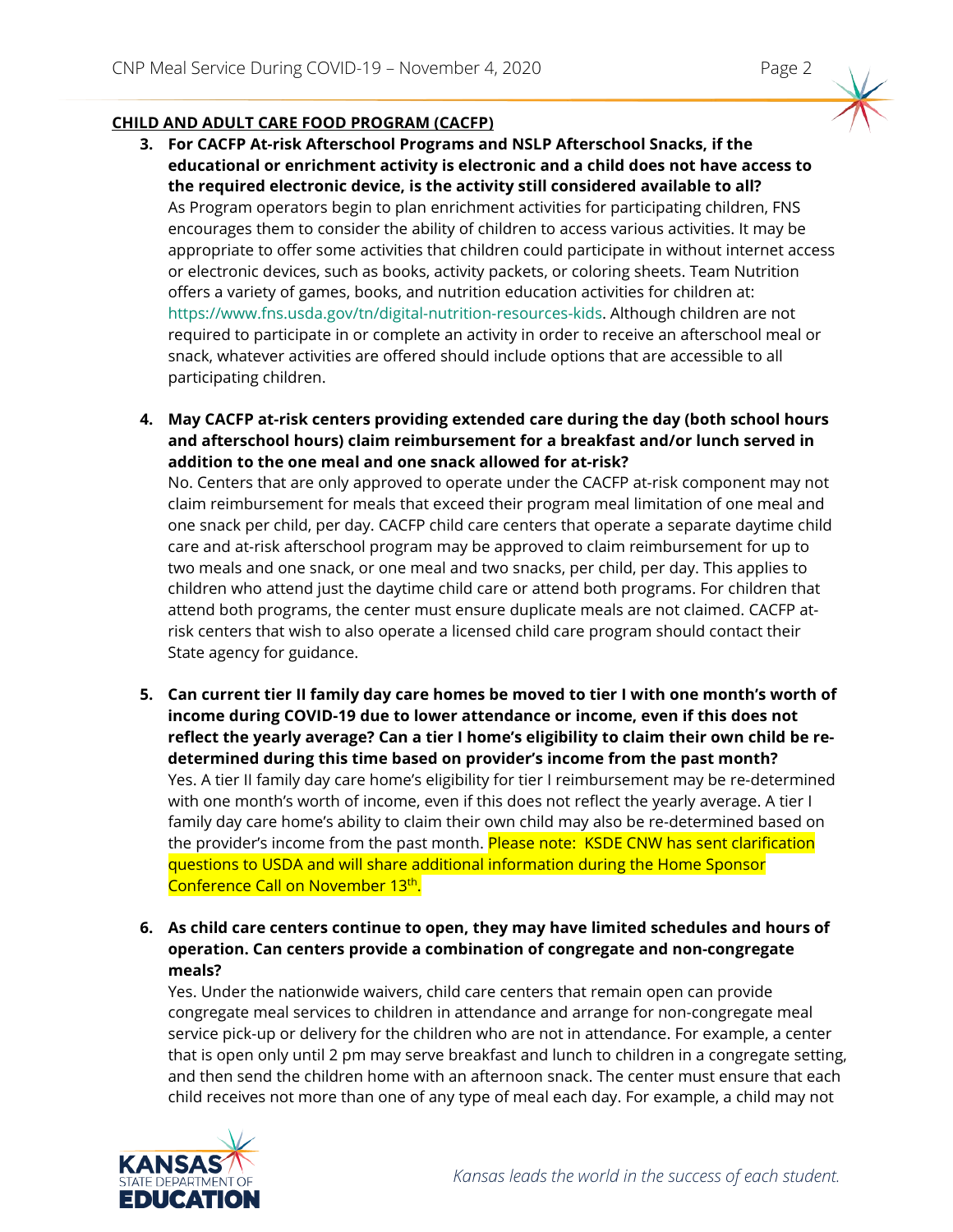receive a congregate and a non-congregate lunch on the same day. The center must also ensure that it does not claim more than two meals and one snack per child, per day.

#### **SCHOOL MEAL PROGRAMS**

#### **7. What is the verification deadline for SY 2020-2021?**

FNS recognizes that, during COVID-19, requiring local educational agencies (LEAs) to complete verification according to standard Program deadlines is burdensome for school officials, and could cause confusion for families with children attending schools operating SFSP/SSO. Under the authority permitted in Section 9(b)(3)(I)(ii) of the Richard B. Russell National School Lunch Act and 7 CFR 245.6a(b)(2)(ii), FNS is extending the verification deadline to February 28, 2021. All LEAs that collected school meal applications during SY 2020-2021 are required to conduct verification. Please note: Although schools may have transitioned to SFSP/SSO operations, because school meal applications were used to establish eligibility for P-EBT, verification is still necessary and required. LEAs have discretion to complete verification ahead of this deadline, if they have the administrative capability to do so.

#### Important: KSDE CNW will conduct Verification training on December 1 at 2PM. Join at this link: [https://ksde.zoom.us/j/97099922524?pwd=MmxZalNFS1JjS3d5S1dHN3Z1V2ZUZz09.](https://ksde.zoom.us/j/97099922524?pwd=MmxZalNFS1JjS3d5S1dHN3Z1V2ZUZz09) Sponsors can wait to begin Verification until after the December 1<sup>st</sup> training; however, Verification screens are now available in KN-CLAIM and Sponsors can begin Verification prior to the training:

- Count total number of applications received as of October 1 and total number of students approved for reduced price and free meals as of October 31. Applications in "carry-over" status on October 1 should NOT be included in these counts.
- Complete the Pre-Verification Worksheet in KN-CLAIM to determine the Sponsor's sampling method. Access the Pre-Verification Worksheet in KN-CLAIM by selecting School Nutrition Programs, Program Year 2021 and then clicking on the "Forms" tab on the Sponsor Summary page. On the same line at "Pre-Verification Worksheet" click the <Add> button which can be found at the right-hand side of the screen and has the image of a + sign.
- For step-by-step instructions, the Verification Quick Reference Guide can assist you in completing the Pre-Verification Worksheet correctly. Please download the guide a[t www.kn](http://www.kn-eat.org/)[eat.org,](http://www.kn-eat.org/) KN-CLAIM, SNP, Quick References, Verification Reporting. (Note: This guide is currently being updated to reflect the new Verification due date of February 28th)
- Once the Pre-Verification Worksheet is submitted, go into the Post-Verification Results screen to see the number of applications that must be verified. Verify ONLY the number required unless application(s) are verified "for cause".
- Sponsors participating in CEP, but not district-wide, will be able to enter the number of Directly Certified students in CEP schools and those in non-CEP schools.
- February 28 Deadline to complete and report all verification activities in KN-CLAIM.
- **8. May schools that were planning to conduct a Provision 2 base year during SY 2020- 2021 and then elected to operate SFSP/SSO calculate their NSLP/SBP claiming percentages and still use SY 2020-2021 as their Provision 2 Base Year? Note: Kansas does not have any Provision 2 Schools.**

No. Schools that operated SFSP/SSO for all or a portion of SY 2020-2021 will not have complete base year counting and claiming data needed to establish monthly or annual percentages of meal counts by type. Therefore, generally, schools will be unable to conduct Provision 2 base years during SY 2020-2021. However, where schools were participating in

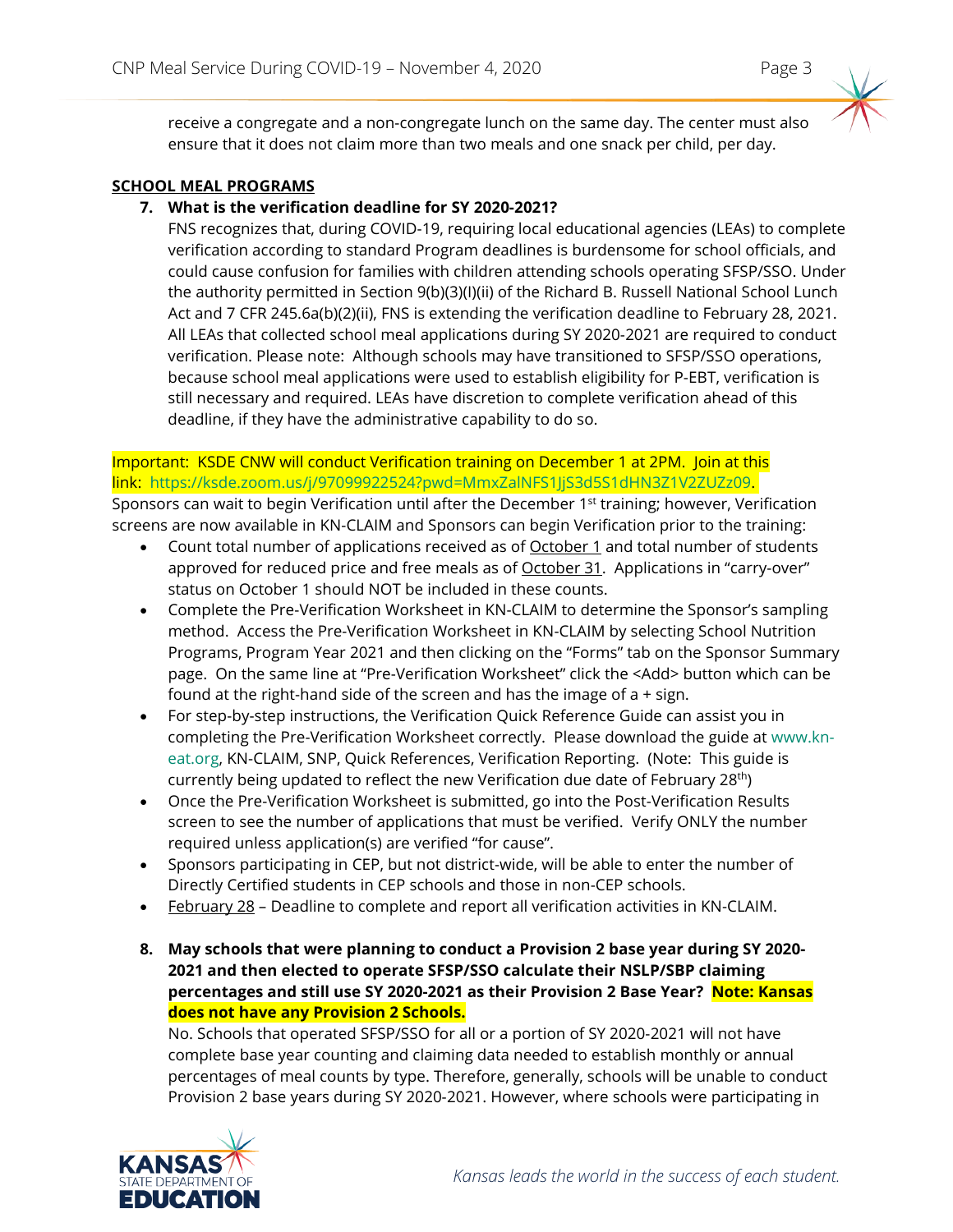the fourth year of a Provision 2 cycle during SY 2019-2020 and were ineligible for an extension, State agencies should consult with their FNS Regional Office for more guidance on conducting a streamlined Provision 2 base year. Additionally, schools that operated NSLP/SBP for the full 2020-21 school year may conduct a Provision 2 base year. For more information on Provision 2 cycle extensions and streamlined base years, please see Chapter 3 of FNS' Provision 2 Guidance Manual at: [https://www.fns.usda.gov/provision-2-guidance](https://www.fns.usda.gov/provision-2-guidance-national-school-lunch-and-school-breakfast-programs)[national-school-lunch-and-school-breakfast-programs.](https://www.fns.usda.gov/provision-2-guidance-national-school-lunch-and-school-breakfast-programs)

#### **9. How will State agencies calculate eligibility for severe need breakfast and the extra 2 cent NSLP reimbursements?**

Schools operating a breakfast program may be determined eligible for severe need reimbursements if at least 40 percent of lunches served to students at the school in the second preceding school year were served free or at a reduced price (7 CFR 220.9(d)). SFAs may be determined eligible for an extra 2 cent reimbursement if 60 percent or more of the lunches served in the NSLP during the second preceding school year were served free or at a reduced price (7 CFR 210.4(b)(1)(ii)). Therefore, calculations to determine eligibility for severe need breakfast funding and extra 2 cent NSLP reimbursement for SY 2020-2021 will be calculated using data from SY 2018-2019. FNS will issue additional guidance regarding eligibility determinations for future years.

#### **10. Can residential child care institutions (RCCIs) operate SFSP/SSO under the** *Nationwide Waiver to Allow Summer Food Service Program and Seamless Summer Option Operations through School Year 2020-2021***?**

Yes, SFAs operating RCCIs are permitted to operate the SFSP/SSO under the *Nationwide Waiver to Allow Summer Food Service Program and Seamless Summer Option Operations through School Year 2020-2021* in order to safely serve nutritious meals under COVID. Similarly, RCCIs may benefit from the additional flexibilities provided by SFSP during COVID 19.

RCCIs meet the definition of a school (42 USC §1760(d)(5), 7 CFR 210.2 (School)) and public or nonprofit private SFAs are eligible to sponsor SFSP/SSO (7 CFR 225.14(b)(1)). Additionally, the *Nationwide Waiver to Allow Summer Food Service Program and Seamless Summer Option Operations through School Year 2020-2021* states that SFAs may choose to serve meals through the SFSP or SSO, or may opt to participate under the School Meal Programs. Therefore, the *Nationwide Waiver to Allow Summer Food Service Program and Seamless Summer Option Operations through School Year 2020-2021* may apply to SFAs responsible for meal service at an RCCI.

SFAs providing meal service at RCCIs were not explicitly authorized to operate the SFSP/SSO under the flexibilities offered during school year (SY) 2019-2020, because, due to their residential nature, RCCIs were able to continue to serve children onsite. The flexibility was offered to traditional schools due to disruptions in onsite instruction. During SY 2019-2020, SFAs were able to participate in SFSP/SSO because the school closures were considered an unanticipated school closure. Because RCCIs were not closed, but continued to provide meals to children housed onsite, they were not considered operating under an unanticipated school closure. However, for SY 2020-2021, FNS is extending the summer programs due to COVID-19; this allows all SFAs to consider operating SFSP or SSO.